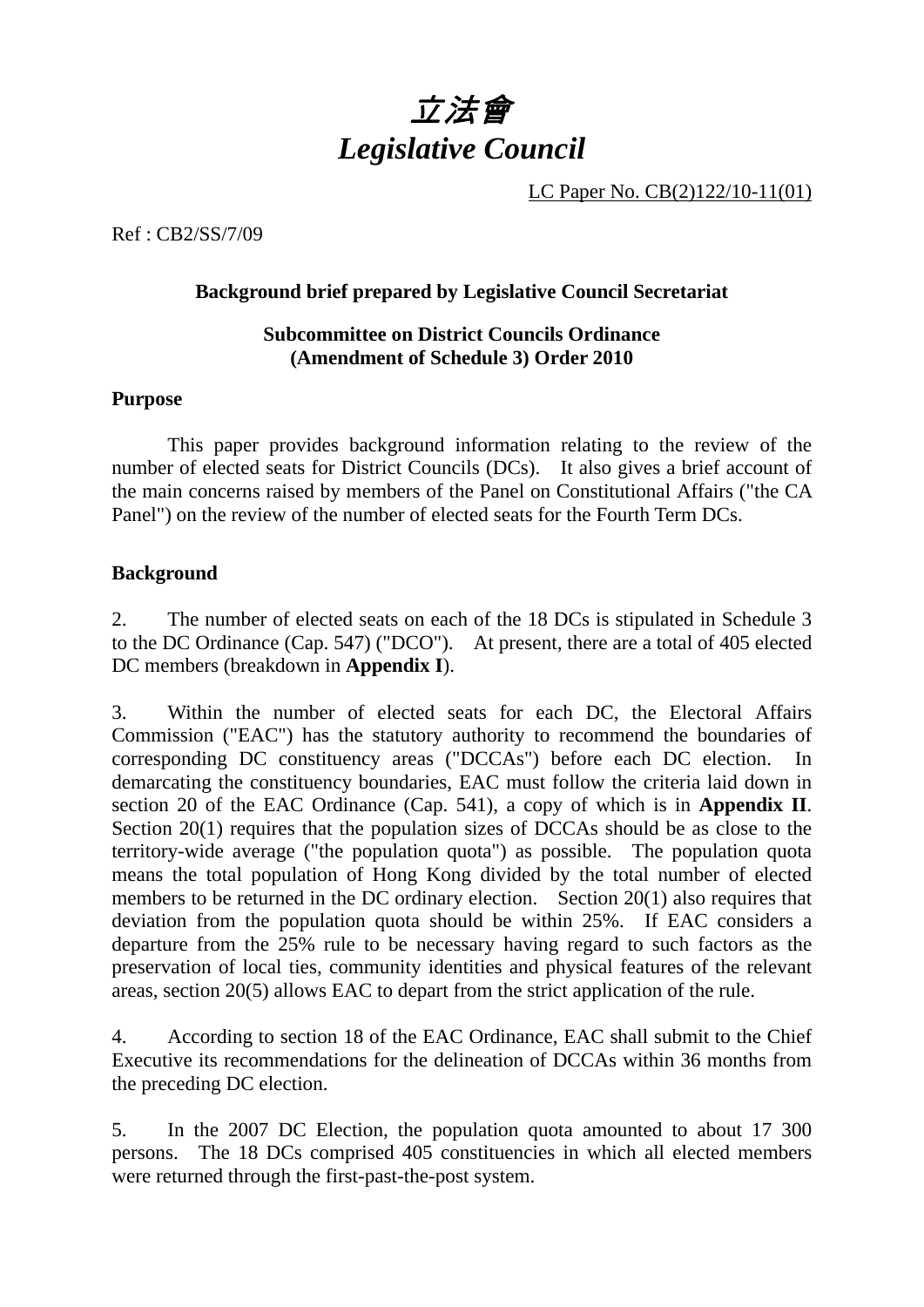## **Addition of elected seats for the Second Term DCs**

6. The First Term DCs were made up of 390 elected seats with one elected member to be returned from each of the 390 DCCAs which were delineated on the basis of an average population quota of about 17 000 per constituency. The Administration initially proposed to retain the existing district boundaries of the 18 DCs and to cap the total number of elected seats at 390 for the Second Term DCs. Due to an overall population increase in the territory, the population quota for each DCCA would be increased to 17 635. The Administration's explanation was that pending the comprehensive review of the roles, functions and composition of DCs to be conducted after the DC elections in late 2003, the status quo should be maintained for the Second Term DCs.

7. When the Administration briefed the CA Panel and the Panel on Home Affairs ("the HA Panel") on its initial proposal at a joint meeting on 4 June 2002, members in general were of the view that it was unreasonable to maintain the same elected membership of all DCs in view of the great variations in the change of population of some of the districts such as Yuen Long and Sai Kung. They considered that the number of elected seats should be increased for districts with substantial population increases. Some members also suggested that the maximum deviation from the population quota for a DCCA should be increased from 25% to 35%.

8. The Administration explained that if the number of elected seats should be altered in the light of population changes, a total of 13 districts would be affected. The number of elected seats would have to be increased for seven of the districts while that of the other six would be reduced. This would result in changes to the number and boundaries of constituencies in the districts concerned. As regards deviations from the population quota, the Administration advised that EAC was empowered under section 20(5) of the EAC Ordinance to allow the population of certain DCCAs to deviate from the population quota by more than 25%, if a consideration relating to the community identities, preservation of local ties and physical features rendered such a deviation necessary or desirable. The Administration, however, did not consider that legislative amendments should be introduced in this regard.

9. The Administration subsequently informed the CA Panel and the HA Panel at another joint meeting on 27 September 2002 that having regard to the views expressed by Legislative Council ("LegCo") Members and DC members and the significant population increases in certain districts, particularly the three new towns i.e. Tung Chung, Tseung Kwan O and Tin Shui Wai, it was considered appropriate to have a limited increase in the number of elected seats for the Islands, Sai Kung and Yuen Long DCs. Specifically, the Administration recommended that an extra elected seat should be provided for Islands DC to cater for increase of population in Tung Chung, three elected seats for Sai Kung DC and six for Yuen Long DC.

10. The Electoral Provisions (Miscellaneous Amendments) Bill 2002 which sought to, among others, amend Schedule 3 to DCO to implement the proposal of increasing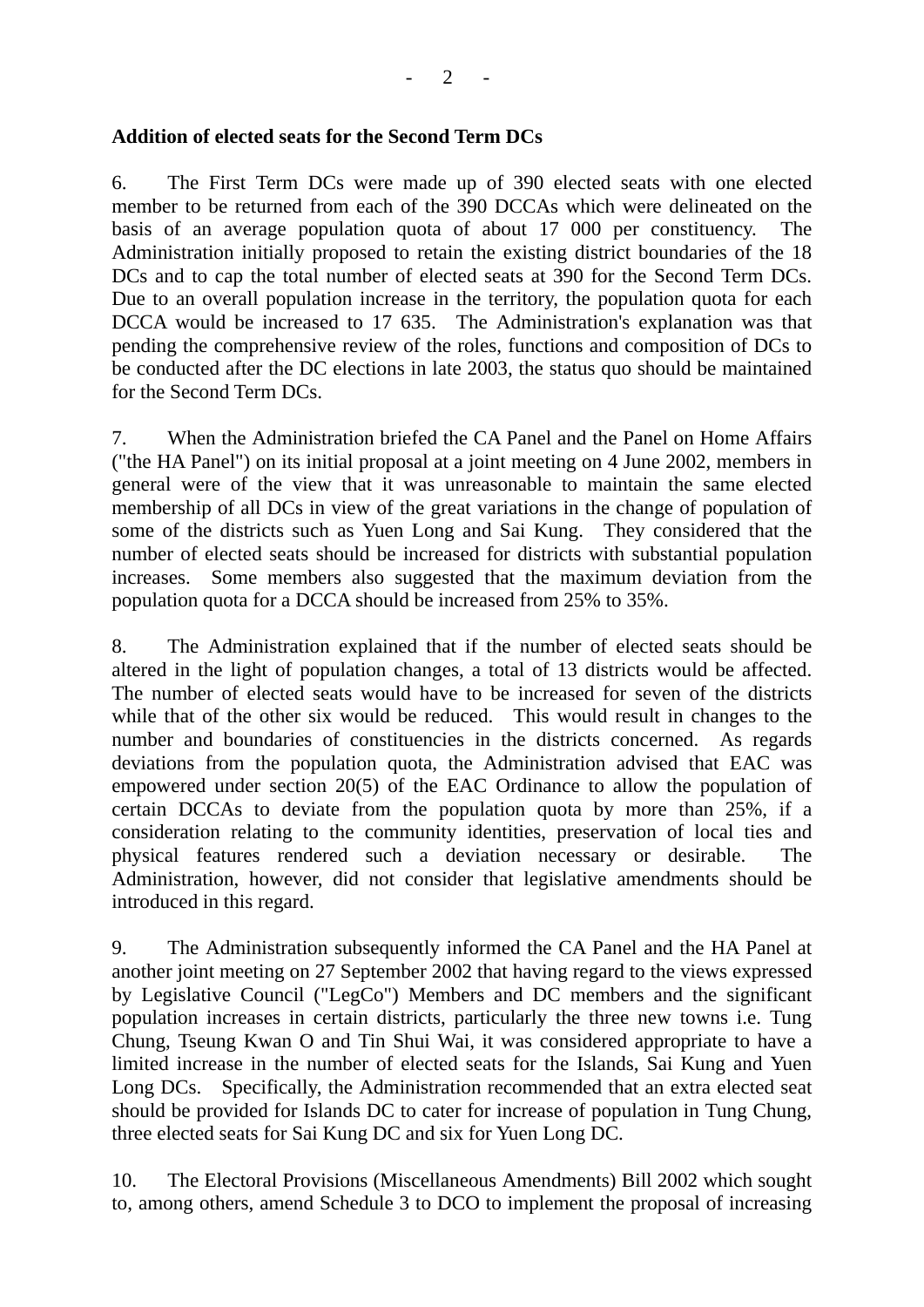the number of elected seats for Islands, Sai Kung and Yuen Long DCs was passed by the Council on 18 December 2002.

## **Addition of elected seats for the Third Term DCs**

11. The Administration briefed the CA Panel on 20 February 2006 on its proposal to increase the numbers of elected seats for the Islands and Sai Kung DCs by two (from eight to 10) and three (from 20 to 23) respectively. According to the Administration, the proposal was put forward having regard to the projected rates of population growth in the two districts between the last DC election in 2003 and the coming DC election in 2007. The rapid population growth of the Islands district was mainly due to the development of the Tung Chung new town, and the high rate of population growth in Sai Kung was mainly due to the development of the Tseung Kwan O new town. Its proposal of increasing the number of elected seats on these two DCs should provide EAC with the necessary scope to redraw the DCCAs in Tung Chung and Tseung Kwan O in such a way as to bring the population-to-seat ratio to within 25% of the population quota without causing substantial changes to the boundaries of other DCCAs in the districts.

12. Some members queried the rationale for the Administration not proposing new elected seats for districts other than the Islands and Sai Kung given the fact that according to the projection, the population of Hong Kong would be increased by 195 000 in 2007. They further pointed out that there was great variation on the population-to-seat ratio among the 18 DCs, e.g. the ratio in the Wan Chai DC was 13 000 and that in the Kwai Tsing DC was 19 000. These members considered that new DC seats should be provided to districts with overall population growth, and not just districts with population growth in new towns.

13. The Administration explained that following the development of new towns in Tung Chung and Tseung Kwan O, the Islands and Sai Kung districts had respectively experienced rapid population growth and the trend was expected to continue in the coming years. If additional seats were not provided for the two districts, the population-to-seat ratio in Tung Chung and Tseung Kwan O South in 2007 would exceed the population quota by over 25%. There was hence a need to increase the elected seats in the two districts. As regards the remaining 16 districts, the population growth was quite even and the average population size of their constituency areas in 2007 was expected to stay within the statutory deviation limit of 25% of the population quota. There should be room to address the issue of certain constituency areas exceeding the 25% limit in the demarcation of constituency boundaries.

14. Some members were of the view that the existing demarcation of boundaries for DCCAs was far from ideal, for example, the same residential estate could be grouped under three different DCCAs. They suggested that the boundaries of DCCAs could be redefined instead of creating additional seats in the Islands and Sai Kung DCs, or the deviation limit of 25% of the population quota should be applied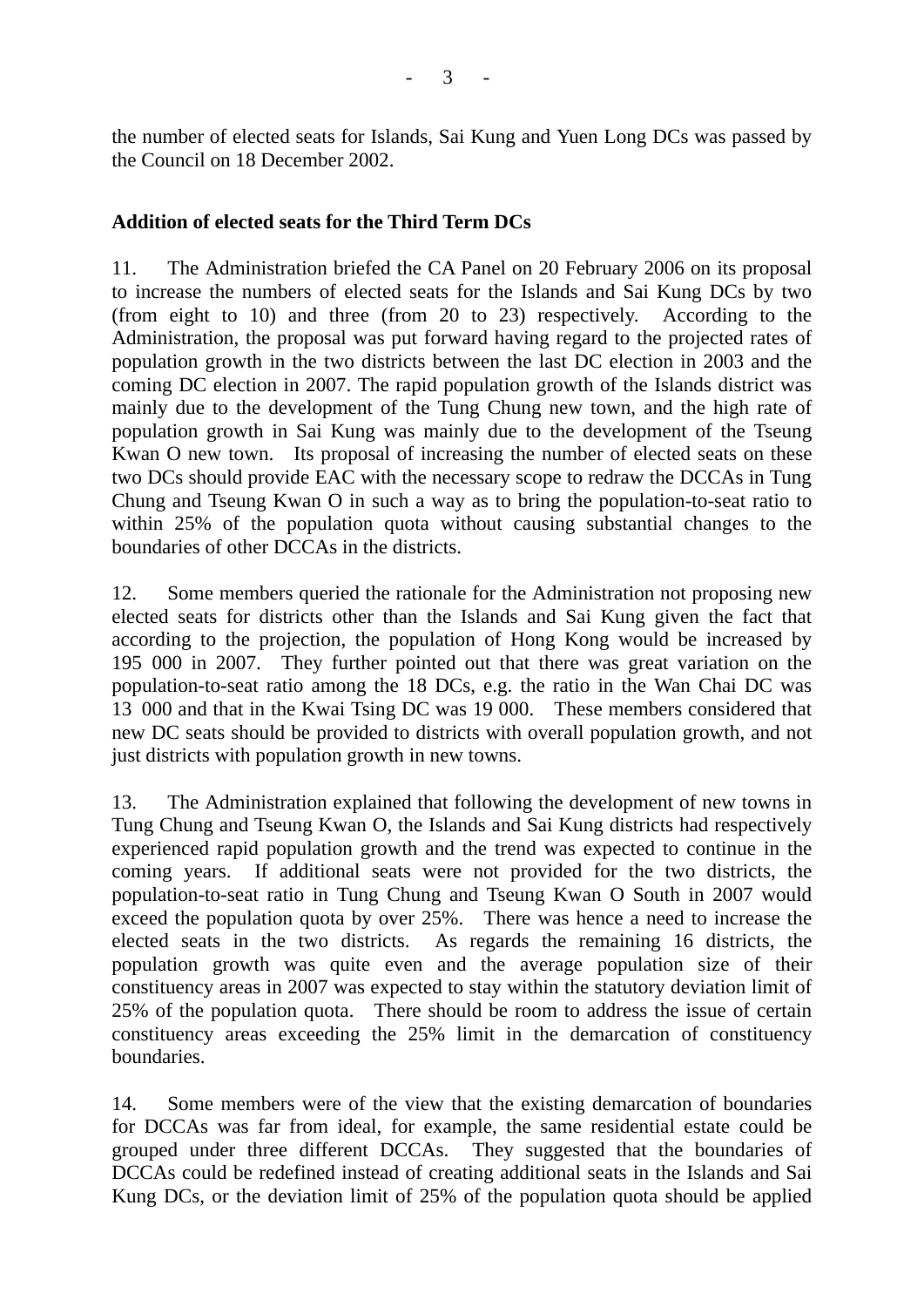flexibly so that there would be clear delineation of DCCAs. These members also considered that new seats could be added as and when necessary with a view to maintaining the cohesiveness and identity of local communities.

15. The Administration explained that if seats were not increased in the Islands and Sai Kung, major changes to the boundaries of many existing DCCAs in the two districts would likely be unavoidable. In this regard, DCCAs in rural areas might have to be merged to free up seats for the new towns. These changes would disrupt the cohesiveness and identity of the local communities. In addition, even with substantial changes to the boundaries of DCCAs, the population of some DCCAs might still be more than 25% over the population quota. The Administration pointed out that while it was the duty of the Administration to propose the number of DC seats having regard to the population sizes of the 18 DCs, it was for EAC to decide on the boundaries of DCCAs. If EAC considered a departure from the 25% rule to be necessary having regard to such factors as the preservation of local ties, community identities and physical features of the relevant areas, section 20(5) of the EAC Ordinance allowed EAC to depart from the strict application of the rule.

16. The resolution to increase the number of elected seats for the Islands and Sai Kung DCs by amending Schedule 3 to DCO was approved by the Council on 7 June 2006.

## **Addition of elected seats for the Fourth Term DCs**

17. The Administration briefed the CA Panel on 19 July 2010 on its proposals of increasing the number of elected seats for the Fourth Term DCs (i.e. one extra seat each for Kwun Tong DC, Yau Tsim Mong DC, Kwai Tsing DC, North District DC and Sai Kung DC, and two extra seats for Yuen Long DC). While members raised no objection to the proposals, some members were of the view that the existing population quota at around 17 000 should be raised so as to make elected DC members answerable to electors of larger constituencies and to enhance their representativeness. Some other members considered the existing population quota appropriate as it enabled individual DC members to maintain a close relationship with local residents and grasp the needs of the relevant constituency. They also enquired whether DC constituency boundaries would be redefined so as to reduce the disparity of elected DC membership among DCs.

18. The Administration explained that the existing population quota was incepted for the First Term DCs in 1999 and had been functioning well. The Administration therefore proposed that for the 2011 DC election, the population quota of 17 275 for the 2007 DC election should continue to be adopted. As any re-demarcation of DC constituency boundaries would disrupt the cohesiveness and identity of local communities, they should not be changed lightly.

19. The CA Panel has received a joint submission from eight Sai Kung District Council members suggesting that two elected seats should be allocated to the Sai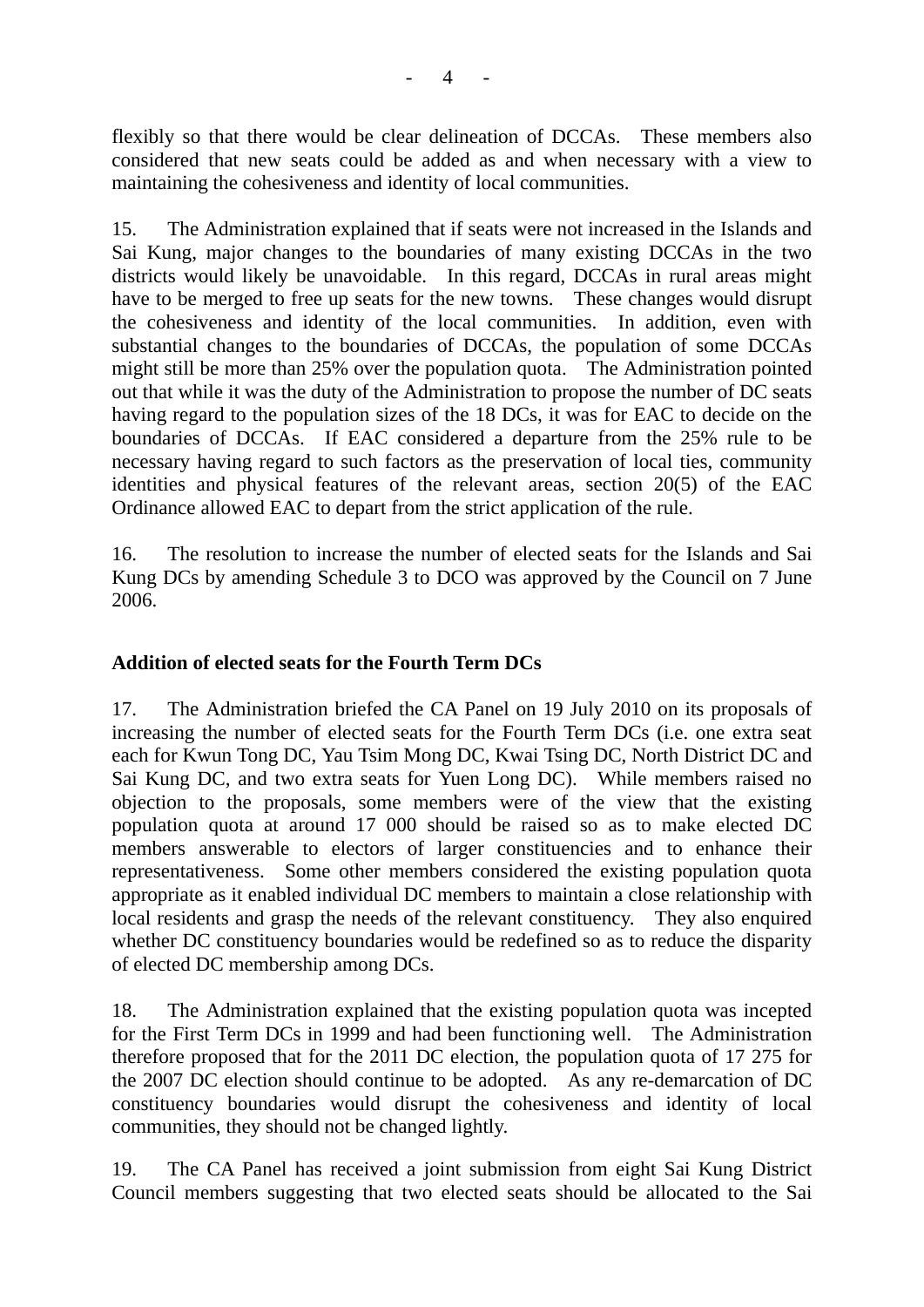Kung DC. A copy of the submission (LC Paper No. CB(2)87/10-11(01)) is in **Appendix III**.

#### **Relevant documents**

20. A list of the relevant documents is in **Appendix IV** for Members' easy reference. These papers/documents are available on the LegCo's website at These papers/documents are available on the LegCo's website at http://www.legco.gov.hk.

Council Business Division 2 Legislative Council Secretariat 25 October 2010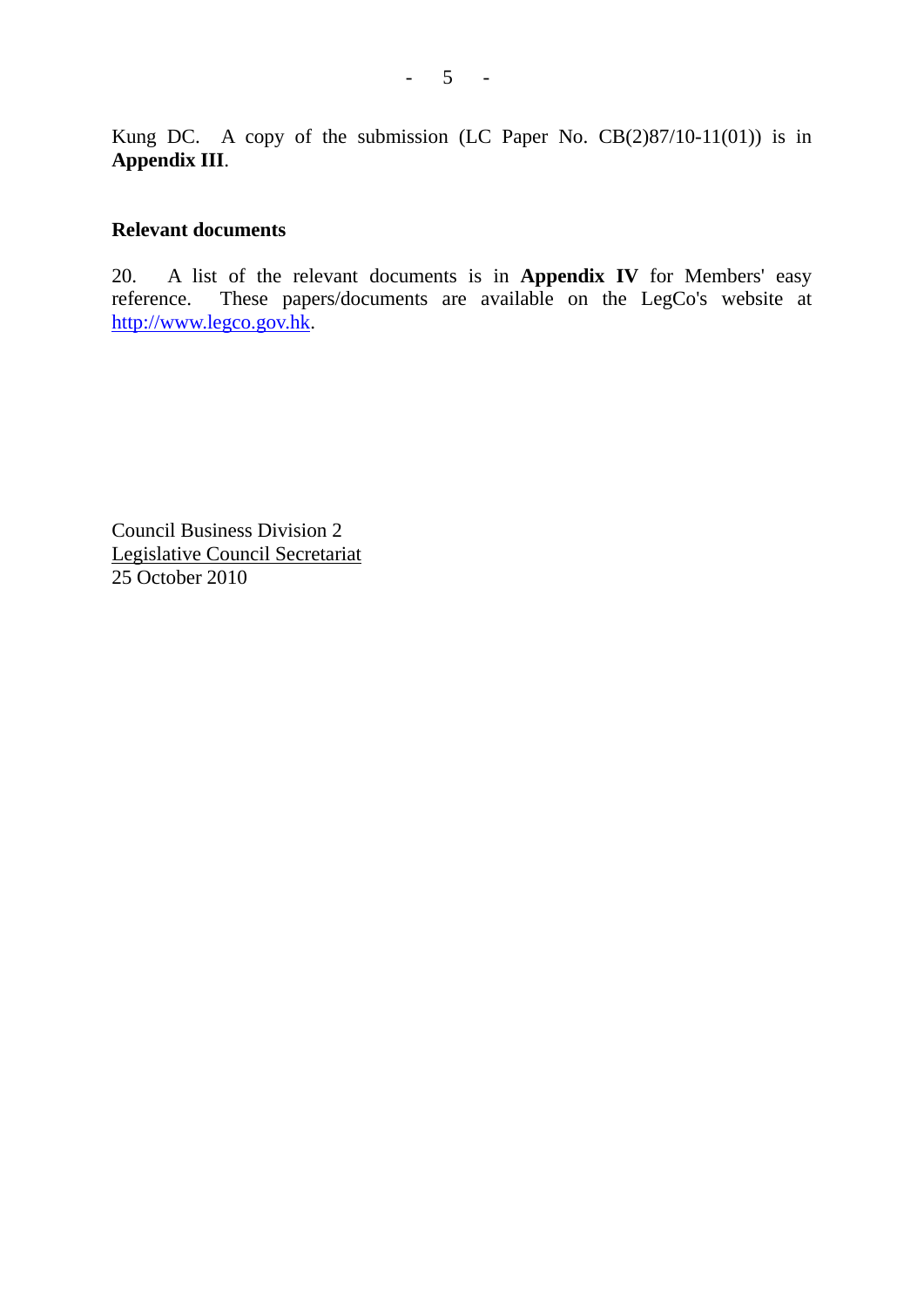# $\mathbf{Crr}$ gpf **k**<sup>'</sup>**K**

## **Number of Elected Seats on District Councils**

олование последников по последников с последников с последников с последников с последников с последников с по<br>В село в село в село в село в село в село в село в село в село в село в село в село в село в село в село в сел

| <b>District Council"</b>               |                    | <b>Number of</b><br><b>Elected Seats</b> |        |
|----------------------------------------|--------------------|------------------------------------------|--------|
| Egpwcn'cpf "Y guvgtp'F kuwtev'Eqwpekn' | 11                 |                                          | 37"    |
| Gcungtp'F kunt lev'Equopekn'           | $\pmb{\mathsf{H}}$ |                                          | 59"    |
| Mqy mqp'Ek {'F kwtkev'Eqwpekn'         | 11                 |                                          | 44"    |
| My wp"Vqpi 'F kutkev'Eqwpekn'          | 11                 |                                          | 56"    |
| Uj co "Uj wk'Rq'F kutlev'Eqwpekn'      | 11                 |                                          | 43"    |
| Uqwj gtp'F kutkev'Eqwpeki'             | 11                 |                                          | 39"    |
| Y cp'Ej ck'F kutkev'Eqwpekn'           | $\pmb{\mathsf{H}}$ |                                          | 33"    |
| Y qpi "Vck'Ukp'F kuxlev'Eqwpekn"       | "                  |                                          | 47"    |
| [cw'Vuko 'O qpi 'F kux kev'Eqwpekn'    | 11                 |                                          | 38"    |
| Kurpf u'F kutkev'Eqwpekn'              |                    | 10000000000000032                        |        |
| My ck'Vukpi 'F kutkev'Eqwpekn'         | "                  |                                          | $4:$ " |
| Pqty 'F kutkev'Equpeki'                | $\pmb{\mathsf{H}}$ |                                          | 38"    |
| Uck'Mwpi 'F kutkev'Eqwpekn'            | 11                 |                                          | 45"    |
| Uj c''Vkp'F kutkev'Eqwpekn'            | 11                 |                                          | 58"    |
| VckRq'F kutkev'Eqwpekn'                | 11                 |                                          | $3;$ " |
| Vuwgp''Y cp'F kuwlev'Eqwpekn'          | 11                 |                                          | 39"    |
| Vwgp'O wp'F kux kev'Eqwpekn'           | 11                 |                                          | $4;$ " |
| [ wgp'Nqpi 'F kutkev'Eqwpekn'          | $\pmb{\mathsf{H}}$ |                                          | $4;$ " |
|                                        | Vqvcn'<'''         |                                          | 627"   |

RV2:  $8^{\prime\prime\prime}\text{Gpi} + ^{\prime\prime}$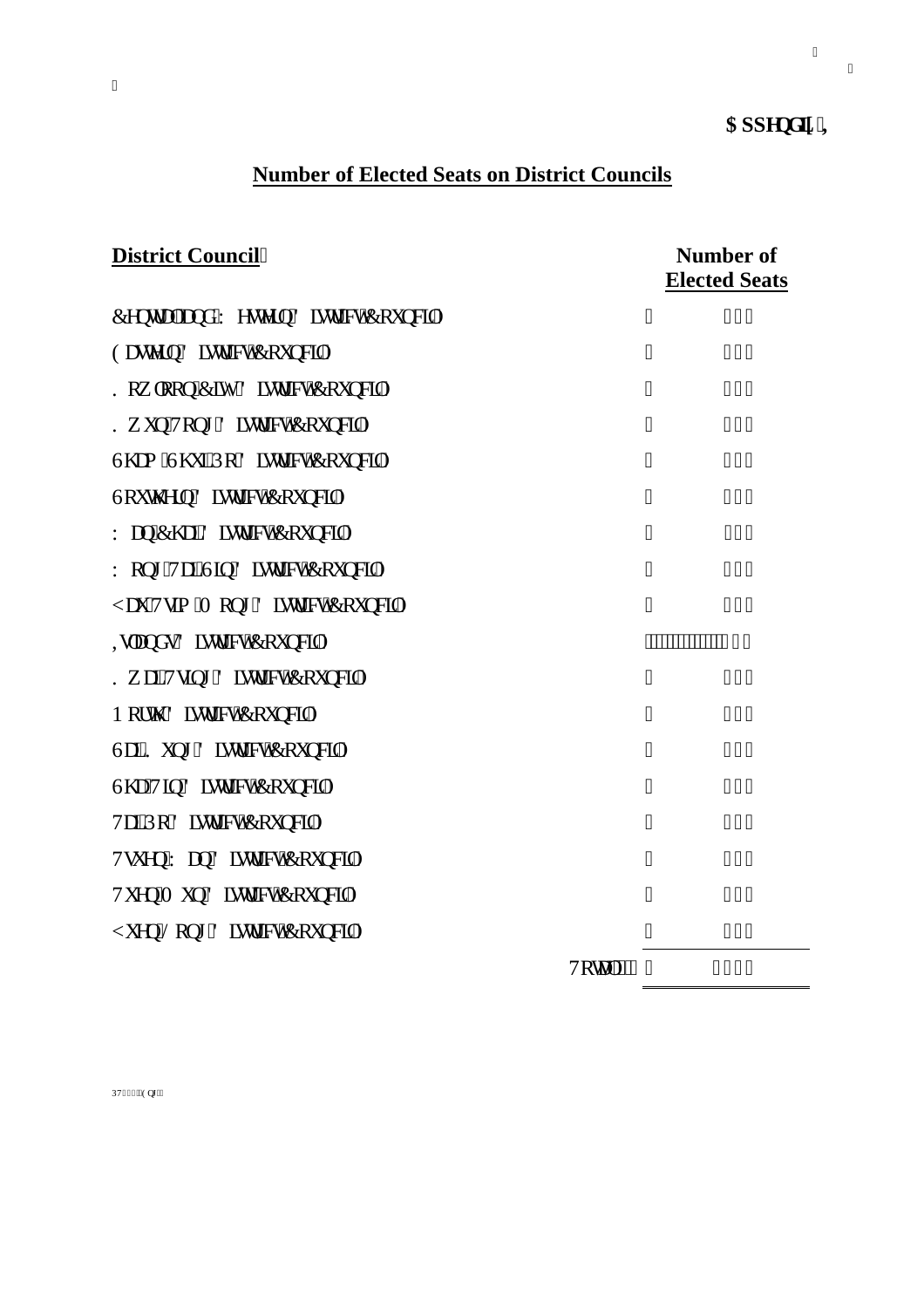#### **Appendix II**

|          |                            | <b>Previous Provision</b> | 中文<br><b>Next Provision</b>                      | <b>Back to List of Enactments</b> |                  |
|----------|----------------------------|---------------------------|--------------------------------------------------|-----------------------------------|------------------|
|          | <b>Contents of Section</b> |                           |                                                  |                                   |                  |
| Chapter: | $541$ <b>PDF</b>           | Title:                    | ELECTORAL AFFAIRS<br><b>COMMISSION ORDINANCE</b> | Gazette Number:                   | L.N. 320 of 1999 |
| Section: | 20                         | Heading:                  | <b>Criteria for making</b><br>recommendations    | <b>Version Date:</b>              | 01/01/2000       |

(1) In making recommendations for the purposes of this Part, the Commission shall-

(a) ensure that the extent of each proposed geographical constituency is such that the population in that constituency is as near as is practicable to the number which results ("the resulting number") when the population quota is multiplied by the number of members to be returned to the Legislative Council by that geographical constituency pursuant to any electoral law;

(b) where it is not practicable to comply with paragraph (a) in respect of a proposed geographical constituency, ensure that the extent of the constituency is such that the population in that constituency does not exceed or fall short of the resulting number applicable to that constituency, by more than 15% thereof;

(c) ensure that the extent of each proposed District Council constituency is such that the population in that constituency is as near the population quota as practicable; (Added 8 of 1999 s. 89)

(d) where it is not practicable to comply with paragraph (c) in respect of a proposed District Council constituency, ensure that the extent of the proposed constituency is such that the population in that constituency does not exceed or fall short of the population quota, by more than 25% thereof. (Added 8 of 1999 s. 89)

(2) In making such recommendations the Commission shall ensure that each proposed geographical constituency is constituted by 2 or more contiguous whole District Council constituencies. (3) In making such recommendations the Commission shall have regard to-

> (a) community identities and the preservation of local ties; and (b) physical features such as size, shape, accessibility and development of the relevant area or any part thereof.

(4) In making such recommendations in relation to a general election the Commission shall have regard to-

(a) existing boundaries of Districts; and

(b) existing boundaries of geographical constituencies. (Replaced 78 of 1999 s. 7)

(4A) Subject to subsection (4B), in making such recommendations in relation to an ordinary election, the Commission must follow the existing boundaries of Districts and the existing number of members to be elected to a District Council as specified in or under the District Councils Ordinance (Cap 547). (Added 8 of 1999 s. 89)

(4B) If the Chief Executive in Council makes any order under section 8 of the District Councils Ordinance (Cap 547)-

> (a) not later than 12 months before the deadline for submitting a report for the ordinary election to which the recommendations relate; and

(b) which is applicable in relation to that ordinary election; and

(c) for the purpose of declaring Districts or specifying the number of members to be elected to a District Council,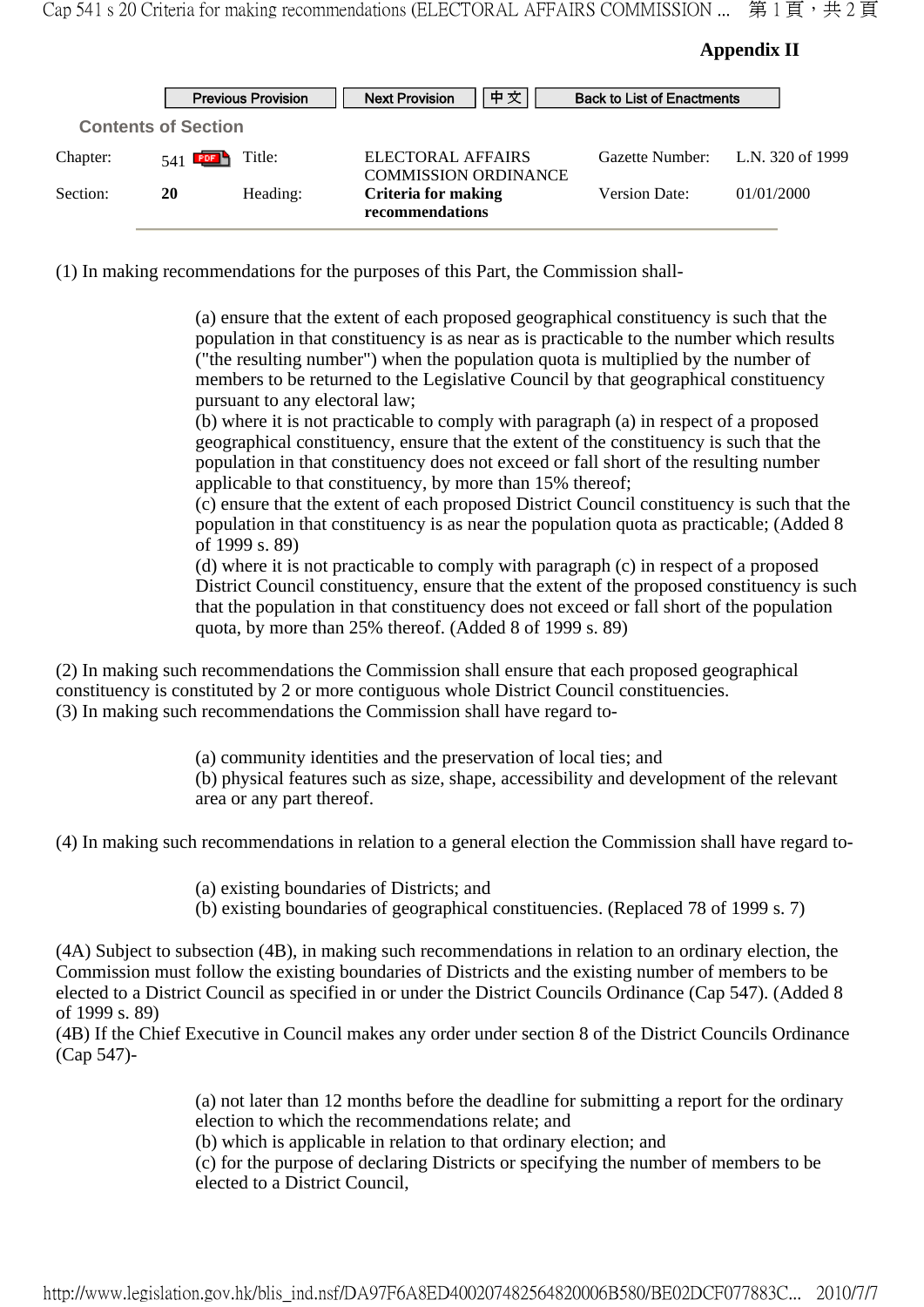the Commission must, in making such recommendations in relation to that ordinary election, follow the boundaries of the Districts as declared in the relevant order and the number of members to be elected as specified in the relevant order. (Added 8 of 1999 s. 89)

(5) The Commission may depart from the strict application of subsection (1) only where it appears that a consideration referred to in subsection (3) renders such a departure necessary or desirable. (6) The Commission shall, for the purposes of subsection  $(1)$ -

> (a) endeavour to estimate the total population of Hong Kong or any proposed constituency, as the case may be, in the year in which the election to which the recommendations relate, is to be held; and

(b) if it is not practicable to comply with paragraph (a), estimate the population of Hong Kong, the geographical constituency or the District Council constituency, as the case may be, having regard to the available information which is the best possible in the circumstances for the purpose of making recommendations.

(7) In this section-

"District" (地方行政區) has the meaning assigned to it by the District Councils Ordinance (Cap 547). (Replaced 8 of 1999 s. 89)

(Amended 8 of 1999 s. 89; 78 of 1999 s. 7)

| <b>Previous Provision</b> | Next Provision |  | <b>Back to List of Enactments</b> |
|---------------------------|----------------|--|-----------------------------------|
|---------------------------|----------------|--|-----------------------------------|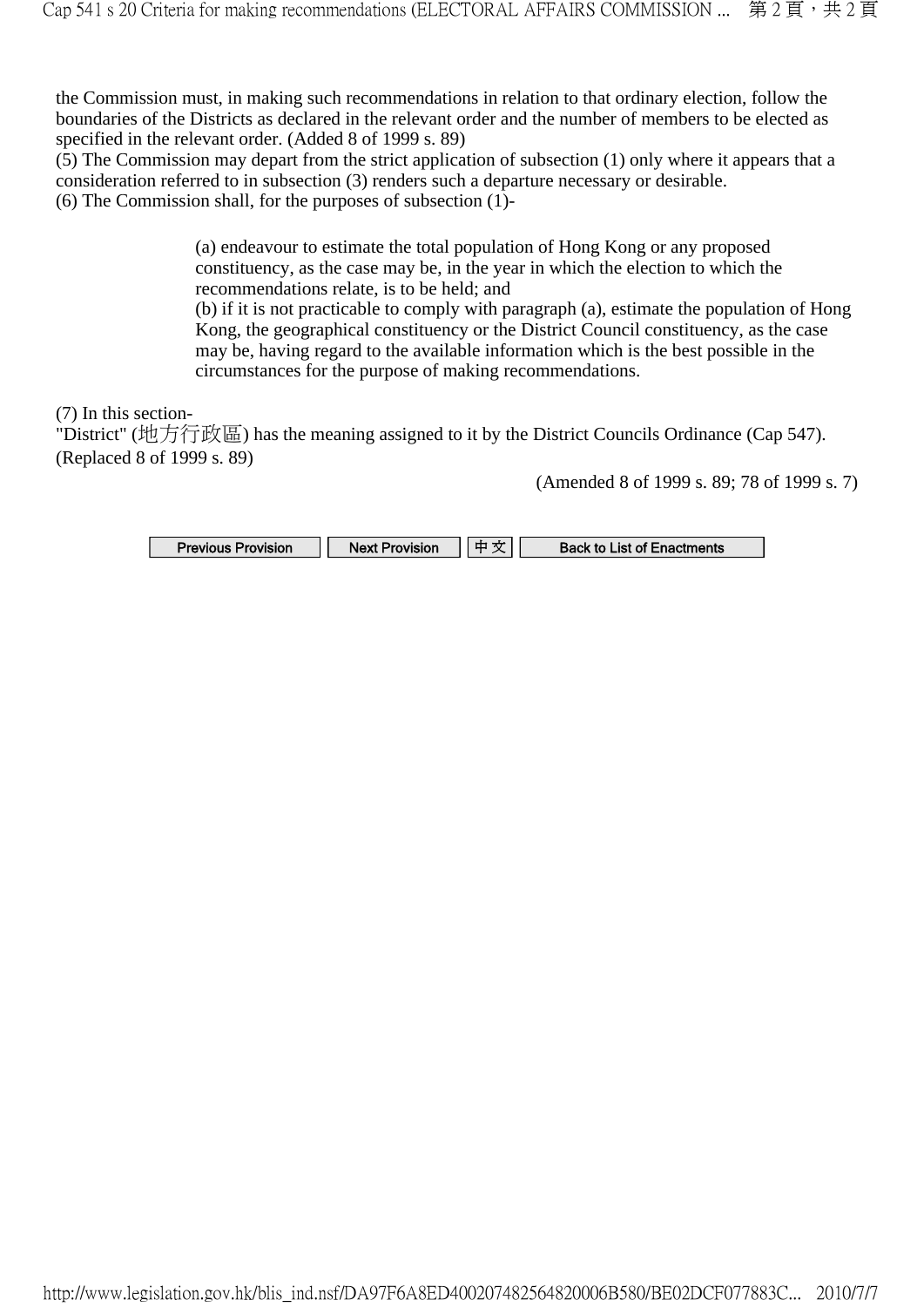敬啓者:

附錄 III (只備中文本) **Appendix III** (Chinese version only)

## 有關增加 2011年西貢區議會議席事官

根據政制事務局於 2010年7月19日在立法會會議指出,政府於 2011年將會在全港 18區共增7個民 選議員議席,分別是觀塘、油尖旺、葵青、北區和西貢各1席,元朗2席。

根據政府預計,2011年每個西貢區民選區議員議席的為 1:18909人 (434900人/23席),如增加一席 則爲 1:18121 人,如增加二席則爲 1:17396 人,與政府的建議標準人口基數 17275 人相若。

然而,基於為選區範圍訂出建議時須顧及社區獨特性、維持地方聯繫、有關區域的自然特徵等等因素。 以西貢區而言,我們認爲若政府因上述因素而須保留原有的五個鄉郊選區(西貢市中心、西貢離島、白沙灣、 坑口東及坑口西),則將軍澳新市鎮的部份選區的人口將無可避免地需大幅超越上述基數。若以減去鄉郊 70000 人後的人口計算,將軍澳新市鎮 19 席為 1:19205,增加二席至 20 席則為 1:18245。若以 364900 人口 / 17275 人,則應爲 21.12 席,超越現時 18.3 席。同時,將軍澳新市鑪仍有不少大型住宅物業於 2011 年相繼入伙,句括日出康城、善明邨、將軍速港鐵站上蓄等等。

有見及此,我們今特致蕪函予 貴局,建議政府因應將軍澳的發展和顧及鄉郊特性等因素下,在西貢區 增加2個區議會議席,以期解決因將軍澳區人口增加,以致缺乏足夠議員為選民和社區服務,敬希 貴局慎 重考慮我們建議。就此建議一事,我們亦望 局長閣下能抽出寶貴時間與我們會面,進行溝通和交流意見。

倘蒙俯允,不勝感激。如何之處,佇候示覆。

如有任何查詢,請

與西貢區議員何民傑聯絡。

叶致

立法會政制及事務委員會 立法會政制及事務委員會主席暨全體委員



西貢區議員 何民傑



西貢區議員 梁里



西貢區議員 范國威



西貢區議員



西貢區議員 張國強



西貢區議員



聯署

西貢區議員 柯耀林

二零一零年十月五日

副本致:政制及內地事務局局長-林瑞麟先生, GBS, JP 民政事務局局長一曾德成先生, JP 選舉管理委員會主席一馮驊先生

附件:各區議席計算結果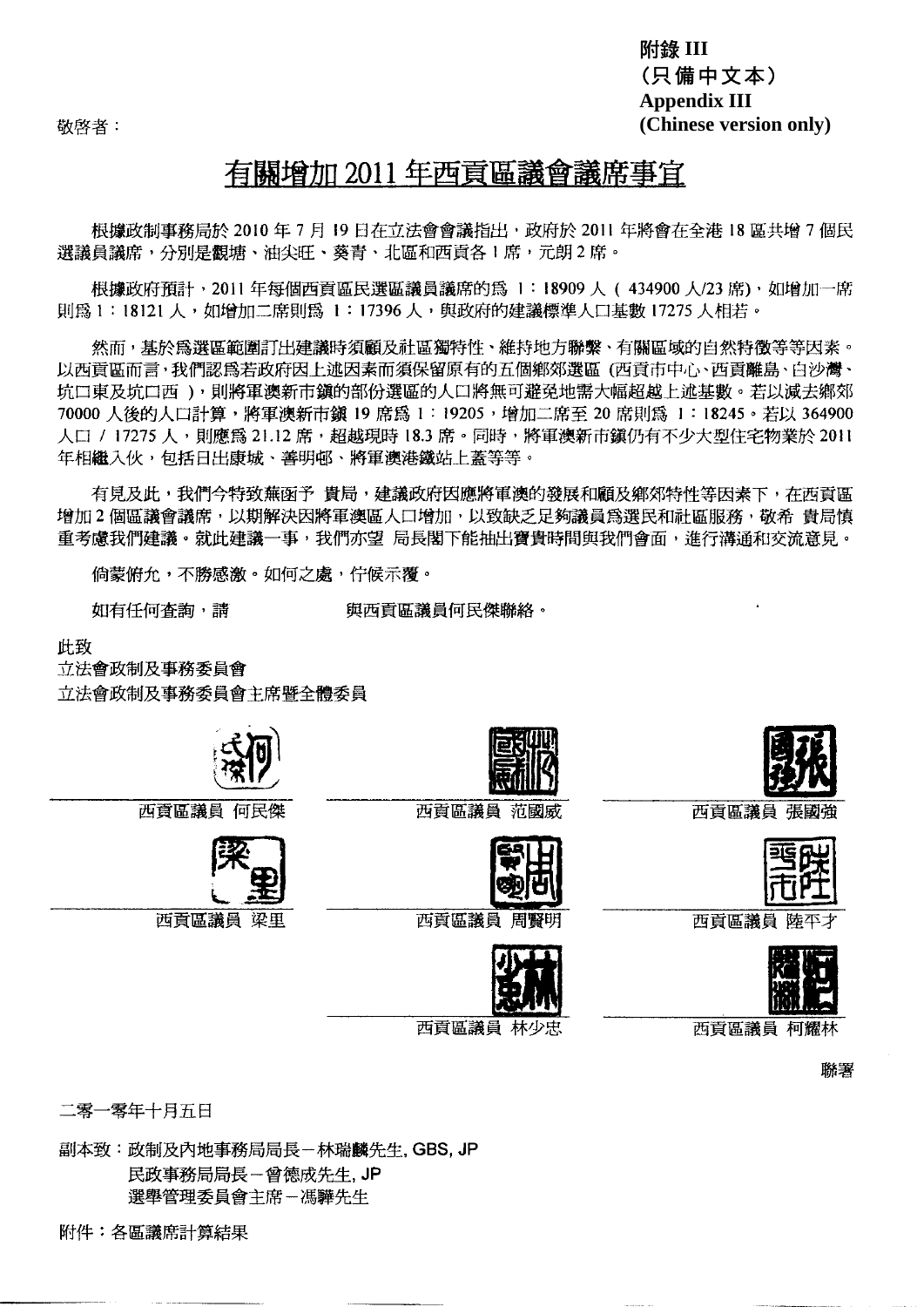#### 觀塘區:

現時人口: 594,400

| 區議會議席 (民選) | 比例       |
|------------|----------|
| -34        | 1:17,482 |
| '35 (新增一席) | 1:16,982 |

油尖旺區:

現時人口: 299,100

| 區議會議席 (民選) | 比例       |
|------------|----------|
| -16        | 1:18,693 |
| 17 (新增一席)  | 1:17,594 |

葵青區:

現時人口: 509,500

| 區議會議席 (民選) | 比例       |
|------------|----------|
| -28        | 1:18,196 |
| 29 (新增一席)  | 1:17,568 |

北區:

現時人口: 301,300

| 區議會議席 (民選)  | 上一人牙     |
|-------------|----------|
| 16          | 1:18,831 |
| ! 17 (新增一席) | 1:17,723 |

元朗區:

現時人口: 545,800

| 區議會議席 (民選)  | 正码       |
|-------------|----------|
| -29         | 1:18,820 |
| ' 31 (新增兩席) | 1:17,606 |

備註:有關現時人口數據按照 2009年年中計算

資料來源:

政府統計處

http://www.censtatd.gov.hk/hong\_kong\_statistics/statistics\_by\_subject/index\_tc.jsp?subjectID=1&ch arsetID=2&displayMode=T

選舉事務處 http://www.elections.gov.hk/dc2007/chi/results.html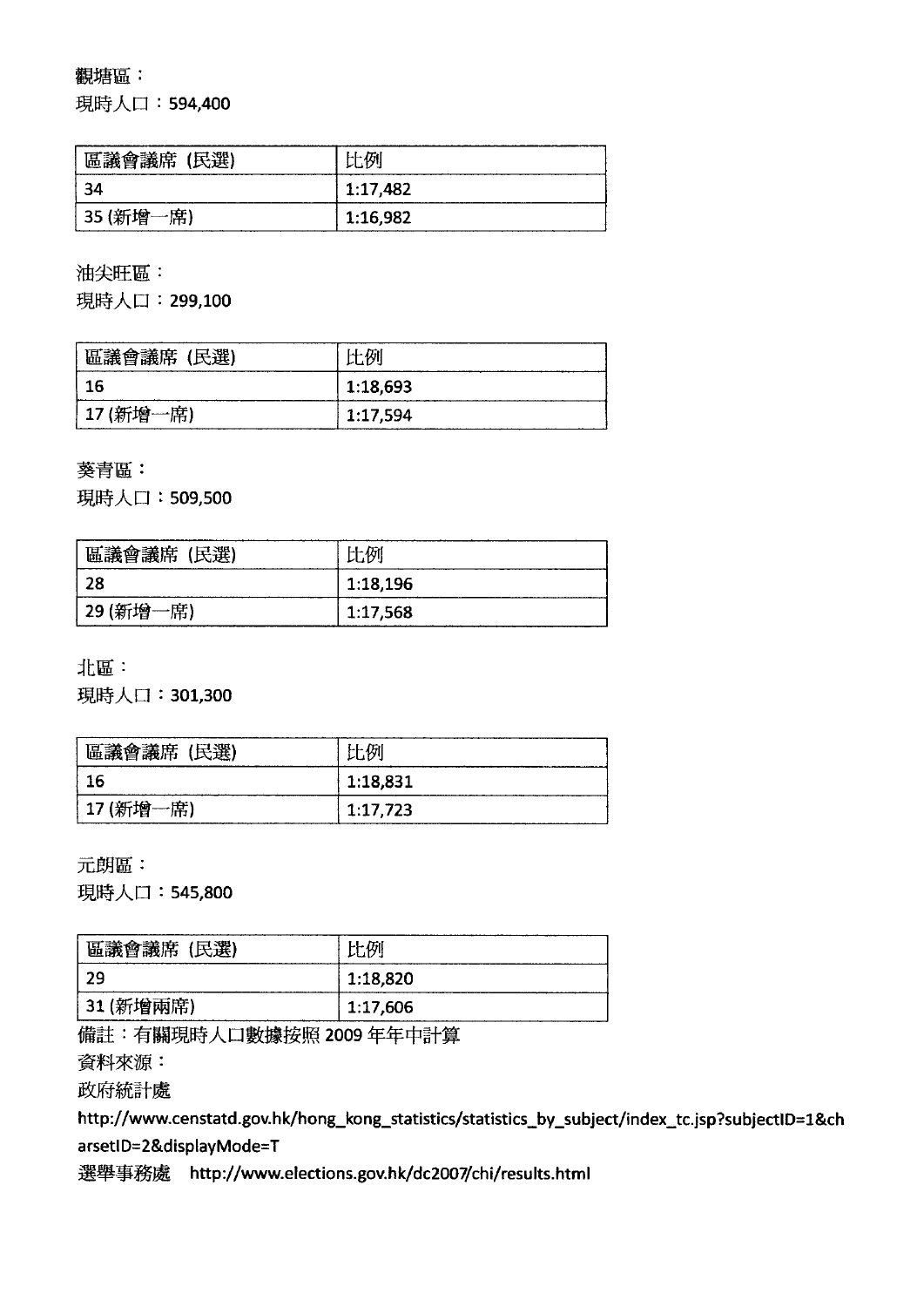| <b>Relevant documents on Subcommittee on District Councils Ordinance</b> |
|--------------------------------------------------------------------------|
| (Amendment of Schedule 3) Order 2010                                     |

| <b>Meeting</b>                                                               | Date of meeting   | Paper                                                                                                                                                                                                                                                                                                                      |
|------------------------------------------------------------------------------|-------------------|----------------------------------------------------------------------------------------------------------------------------------------------------------------------------------------------------------------------------------------------------------------------------------------------------------------------------|
| Panel on<br>Constitutional<br>Affairs and<br>Panel on<br><b>Home Affairs</b> | 4 June 2002       | Administration's paper on "Composition of<br>the Second Term District Councils"<br>[LC Paper No. CB(2)2086/01-02(01)]<br>http://www.legco.gov.hk/yr01-02/english/pa<br>nels/ca/papers/caha0604cb2-2086-1e.pdf                                                                                                              |
|                                                                              |                   | Information provided by the Administration<br>the<br>average population<br>size<br>per<br><sub>on</sub><br>constituency in the 18 districts in the 1999<br><b>District Council elections</b><br>[LC Paper No. CB(2)2518/01-02(01)]<br>http://www.legco.gov.hk/yr01-02/english/pa<br>nels/ca/papers/caha0927cb2-2518-1e.pdf |
|                                                                              |                   | Minutes of meeting<br>[LC Paper No. CB(2)2638/01-02]<br>http://www.legco.gov.hk/yr01-02/english/pa<br>nels/ca/minutes/cj020604.pdf                                                                                                                                                                                         |
|                                                                              | 27 September 2002 | Transcript of a stand-up briefing by the<br>Secretary for Constitutional Affairs on 3<br>September 2002<br>[LC Paper No. CB(2)2825/01-02(01)]<br>http://www.legco.gov.hk/yr01-02/english/pa<br>nels/ca/papers/caha0927-2825e-scan.pdf                                                                                      |
|                                                                              |                   | Administration's paper on "Composition of<br>the Second Term District Councils<br>Increase of Elected Seats for New Towns"<br>[LC Paper No. CB(2)2842/01-02(01)]<br>http://www.legco.gov.hk/yr01-02/english/pa<br>nels/ca/papers/caha0927cb2-2842-1e.pdf                                                                   |
|                                                                              |                   | Minutes of meeting<br>[LC Paper No. CB(2)246/02-03]<br>http://www.legco.gov.hk/yr01-02/english/pa<br>nels/ca/minutes/ca020927j.pdf                                                                                                                                                                                         |